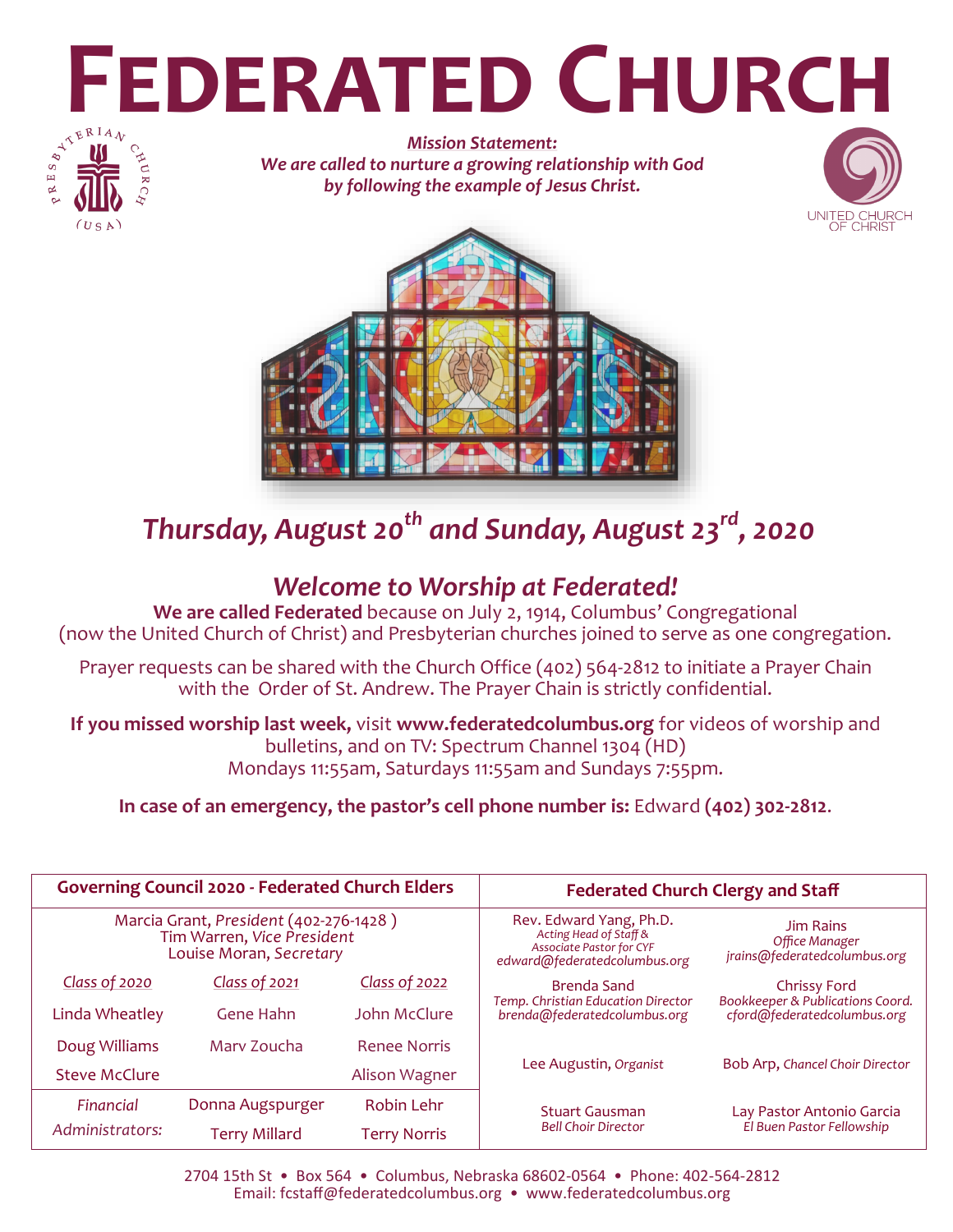### *JOYS & CONCERNS*

♦ If you have any joys or concerns, please share with the congregation by informing the office.

Congratulations to Jan Pickrell who has retired after 46 years in the education field including 33 years as a special education teacher, as well as a preschool teacher and paraprofessional at St. Bonaventure Elementary here in Columbus.

Prayers are being requested for Christopher and Melanie Wiegert, son & daughter-in-law of Bob and Wilma Arp. Christopher is at Mayo Clinic in Rochester, MN for reconstructive surgery prior to a kidney transplant that will take place later this fall.

◆ Pray for Elda Juhnke, mother of Kathy & Kenn Leischner, who has begun hospice care

◆ Pray for Carol Sand, mother of Mike & Brenda Sand, who has begun hospice care.

◆ Pray for Calvin Wagner who is recovering from broken ribs and Alison Wagner as she takes care of him.

◆ Pray for Chuck Whitney who is recovering after complications with knee replacement surgery.

◆ Pray for Mary Sharpe who has been in a lot pain due to compression fractures.

 Pray for Sondra Burnett as she continues chemotherapy treatment for ovarian cancer.

◆ Pray for Karel Morris, sister of Marilyn & Ben Vrana, who continues chemotherapy.

From Homestead Presbytery:

### **Beatrice**

Please pray for us as we and our leadership continue to live in this time of change and transition. We have returned to in-person worship and are discerning how it is working as well as if and how to return other ministries to operating in-person. We are thankful for the leadership of our session and others in our church who have taken on extra leadership as our pastor is on parental leave following the birth of his third child. Please pray for Pastor Wolfe and his family in this exciting and tiring time. We are trying to discern God's will for our church and community and are praying for the courage to faithfully follow wherever God leads us. Our prayers go out to each church in our presbytery and our presbytery as a whole during this time as well.

### *THIS WEEK AT FEDERATED CHURCH*

**Sunday, August 23** 10:00am Sunday Worship Service, Sanctuary **Monday, August 24 Tuesday, August 25** 1:00pm Lectionary Afternoon Bible Study, EC 8 & Online Zoom Meeting 7:00pm Governing Council Zoom Meeting **Wednesday, August 26** 10:00am Staff Meeting, AD 2 11:00am Worship Planning Meeting, EC8 4:30pm Lectionary Afternoon Bible Study, Online Zoom Meeting 6:30pm Eagle Scout Review, EC 8 **Thursday, August 27** 6:30pm Thursday Worship Service, Sanctuary **Friday, August 28 Saturday, August 29 Sunday, August 30** 10:00am Sunday Worship Service, Sanctuary

**Meals on Wheels Information!** Federated church will have Meals on Wheels delivery the week of **September 28 - October 2.** Coordinator will be Jean Royer. 564-8012 or 910-6688.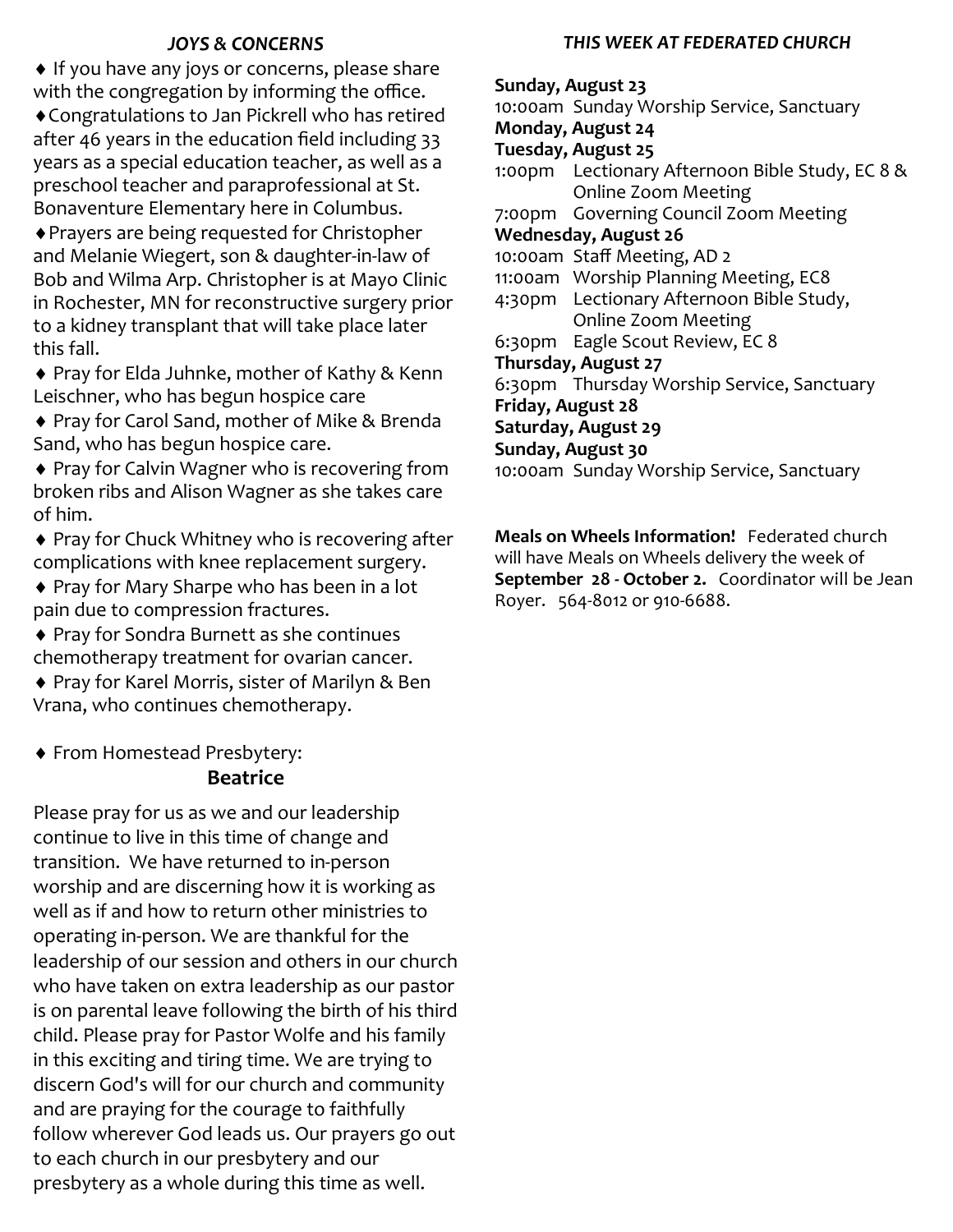### **We Gather To Worship God**

Thursday, August 20, and Sunday, August 23, 2020 Hymns, Songs, Prayers, and liturgies in **Bold** are for the participation of the **Congregation**

Prelude *Simple Gifts* arr. Hayes **Invocation** MCCLELLAN/SCHREINER  *Jesus Loves Me!* arr. Hustad Lee Augustin, Organ and Piano

Greeting & Announcements

### **CALL TO WORSHIP CALL TO WORSHIP CALL TO WORSHIP**

One: You, who are many, are transformed to become one in Christ. **All: We, who are many, are called to worship God, the Three in One.**

One: Let us worship God.

| <b>OPENING SONG</b> | Allegro, Marcello Sonata | ARR. GLOVER |
|---------------------|--------------------------|-------------|
|                     | Dave Melick              |             |

### **Unison Prayer of Confession**

**Forgiving God, we confess that we are conformed to this world. We conform to this world's frantic pace, too hectic to notice all the blessings you provide. We conform to this world's reckless waste, exploiting what you entrust to our care. We conform to this world's shallow values, oblivious to the giftedness of people different from us. We conform to this world's impatient attitudes, preferring the latest instead of the lasting. Forgive our conformity and transform us, O God.**

### **Moment for Silent Prayer**

### **Declaration of Forgiveness**

One: If it had not been the Lord who was on our side,

- **All: we would now be lost in sin.**
- One: But it is the Lord who is on our side.

**All: And so we are forgiven. Our help is in the name of the Lord, who made heaven and earth.**

### **Passing the Peace**

One: With forgiveness, we have peace with God and one another. May the peace of Christ be with you.

### **All: And also with you.**

One: Please share a sign of peace with each other.

### **Listening for God's Word**

CHILDREN'S SERMON (Sun.) CHILDREN'S SERMON (Sun.) Prayer for Illumination Tim Warren, Liturgist (Sun.) Scripture Reading Exodus  $1 : 8 - 2 : 10$ One: This is the Word of God for the people of God. **All: Thanks be to God!**

SERMON **Edward Yang**